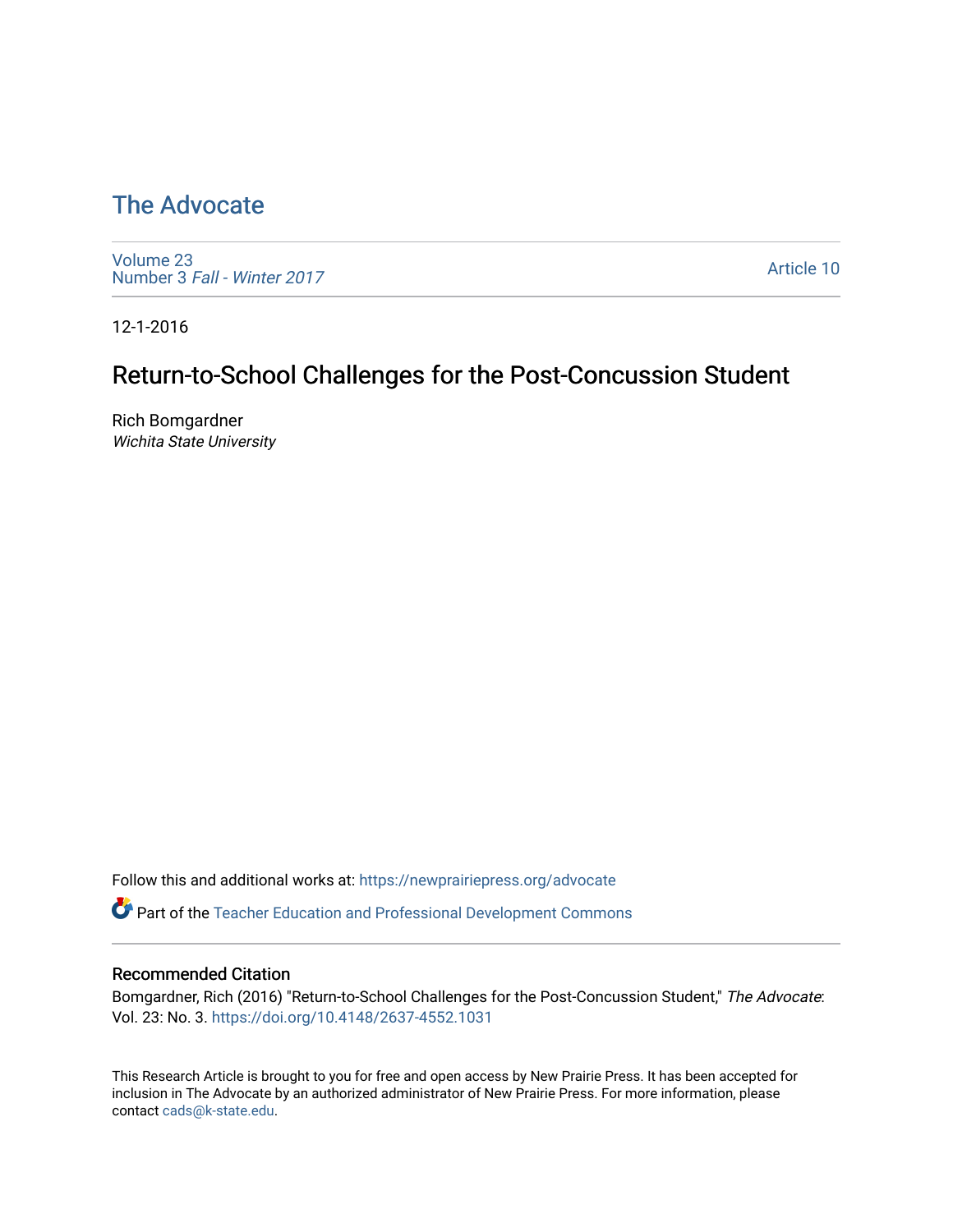## Return-to-School Challenges for the Post-Concussion Student

#### Abstract

The number of concussions in sports and recreational activities are increasing on an annual basis. Students returning to school after a concussion face many challenges which can affect their learning and school reintegration process. Difficulties in learning, decreased academic performance, and classroom readjustment issues have been reported in earlier studies. The schools and teachers ability to understand basic concussion signs and symptoms, learning and classroom challenges as well as how to implement a return to learn plan play a vital role in the student's academic success.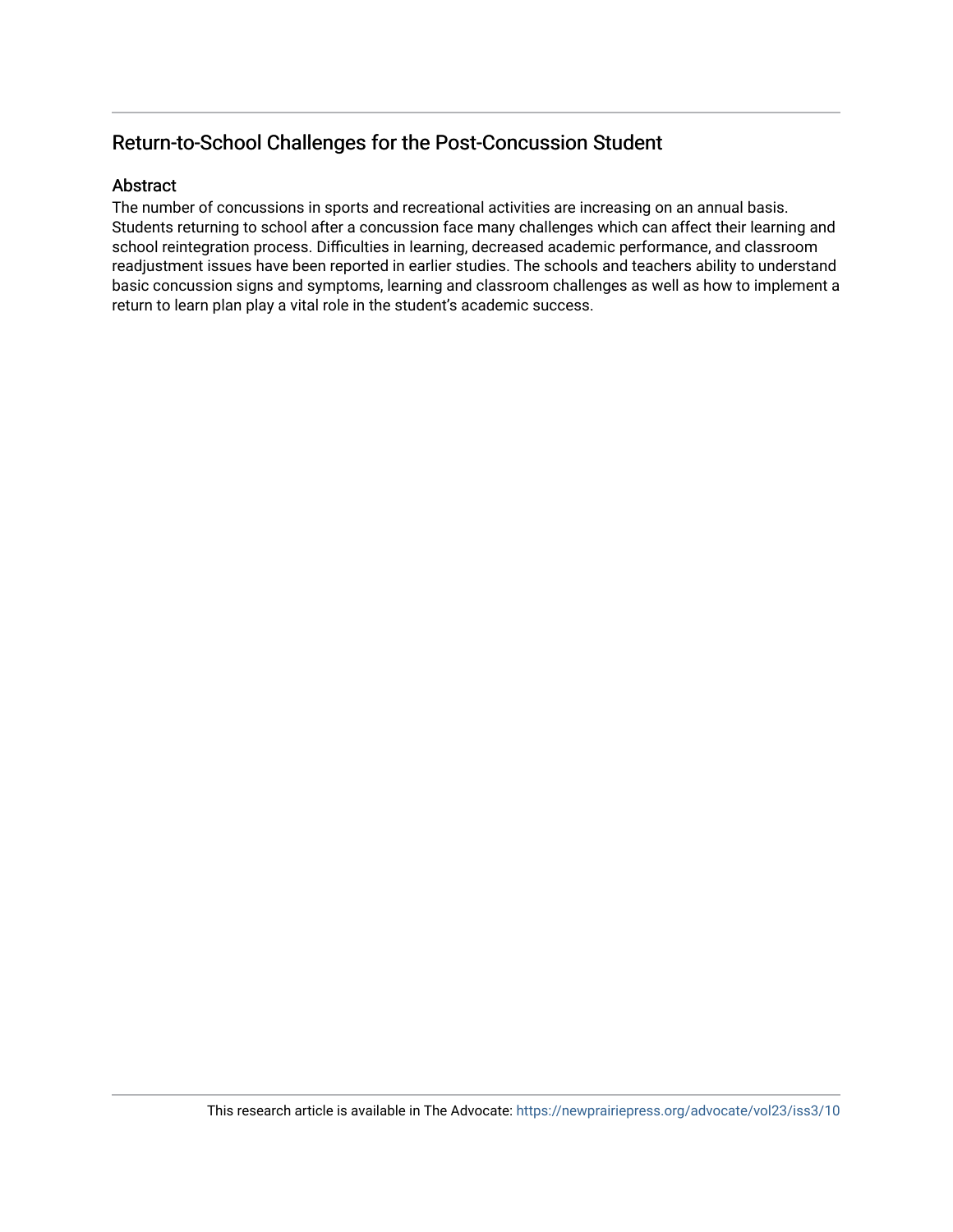#### **Return-to-School Challenges for the Post-Concussion Student**

### **Rich Bomgardner Wichita State University**

Abstract

The number of concussions in sports and recreational activities are increasing on an annual basis. Students returning to school after a concussion face many challenges which can affect their learning and school reintegration process. Difficulties in learning, decreased academic performance, and classroom readjustment issues have been reported in earlier studies. The schools and teachers ability to understand basic concussion signs and symptoms, learning and classroom challenges as well as how to implement a return to learn plan play a vital role in the student's academic success.

#### Introduction

Concussions are defined as a "complex pathophysiological process affecting the brain induced by biomechanical forces" (McCrory et al., 2013). A review of literature has supported the number of sport-related concussions keep rising every year (Graham, Rivara, Ford, & Spicer, 2014; Marar, McIllvain, Fields, & Comstock, 2012; Rosenthal, Foraker, Collins, & Comstock, 2014). In fact, Rosenthal et al. (2014) stated concussions in high school sports have doubled from 2005-2011. Football, soccer (girls more than boys), basketball (girls more than boys) and wrestling have more concussions per sport (Castile, Collins, McIllvain, & Comstock, 2012; Gessel, Fields, Collins, Dick, & Comstock, 2007; Marar et al., 2012; Rosenthal et al., 2014). More importantly, student-athletes are likely to not report previous head traumas which is of major concern (Delaney, Lamfookan, Bloom, Al-Kashmiri, & Correa, 2014; Llewllyn, Burdette, Joyner, & Buckley, 2014; McCrea, Hammeke, Olsen, Leo, & Guskiewicz, 2004; Meehan, Mannix, O'Brien, & Collins, 2013). The general reasons are not wanting to stop playing and the feeling of letting their team down.

For whatever reason, if the student is not reporting the concussion, then a general hypothesis could be formed that there are some students in the classroom with potential ongoing signs/symptoms of a concussion and the teacher could have no idea. The onset of learning challenges for the recovering post-concussion student could be an identifying marker for the teacher to recognize there are continuing problems with the student returning to school. Teachers who understand basic signs/symptoms, cognitive issues, learning and classroom difficulties as well as Post-Concussion Syndrome (PCS) are in a better position to help the student with their academic transition back into the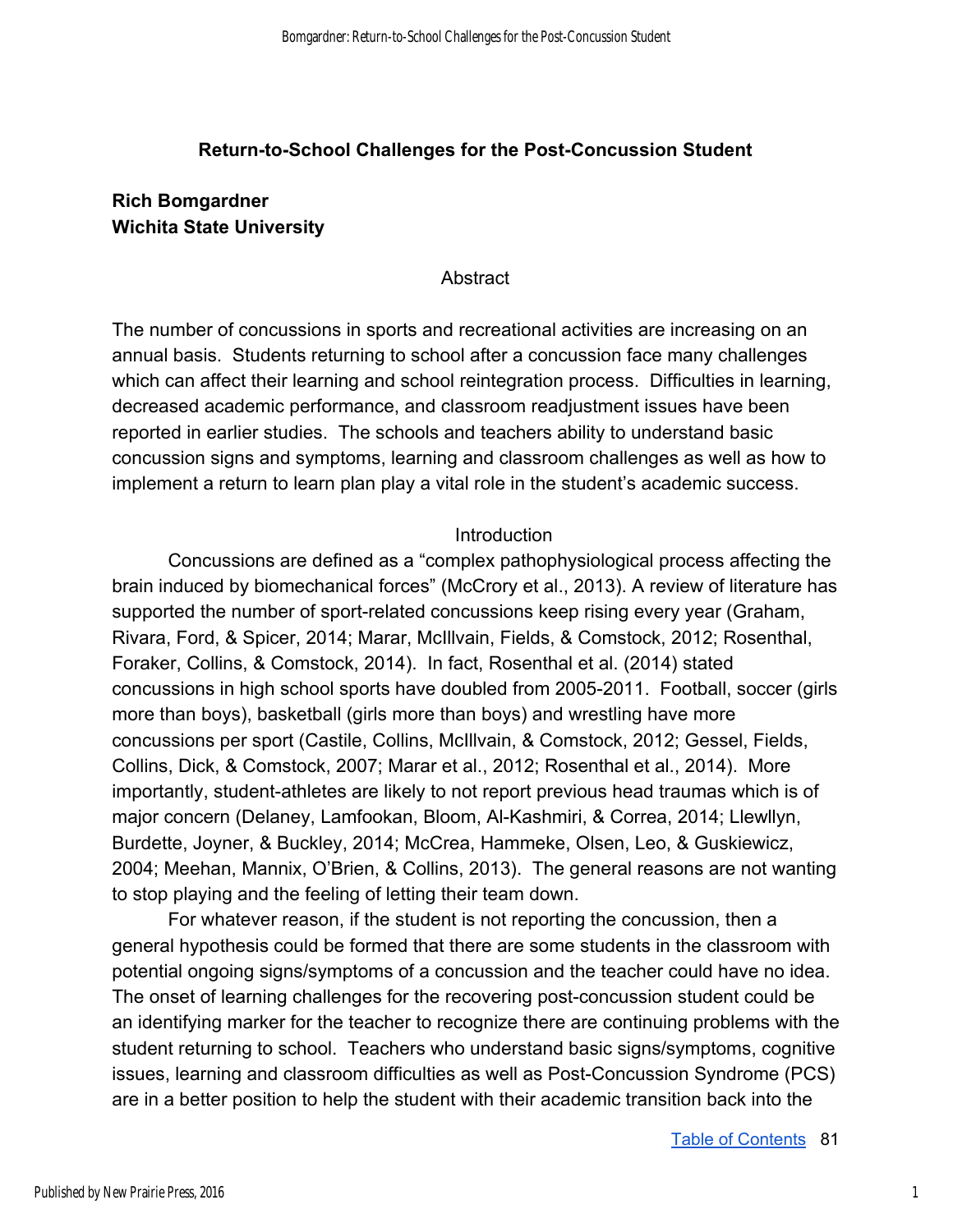classroom.

### Post-Concussion Syndrome

The World Health Organization's (WHO) International Classification of Diseases (ICD-10) defines Post-Concussion Syndrome (PCS) as "a syndrome that occurs following head trauma (usually sufficiently severe to result in loss of consciousness) and includes a number of disparate symptoms such as headache, dizziness, fatigue, irritability, difficulty in concentration and performing mental tasks, impairment of memory, insomnia, and reduced tolerance to stress, emotional excitement, or alcohol (WHO, 2016)." PCS characteristically involves the lingering effects of the initial concussion that do not seem to be resolving within a few days to several weeks (McCrory et al., 2005). During this period, academic difficulties can occur as a result of increased cognitive activity which spawn post-concussion signs/symptoms Cognitive rest is generally prescribed during the first few days to allow the brain to recover and resume normal functioning.

### Cognitive Rest

Cognitive rest can be described as avoidance of cognitive activities that would stress the brain. Conesus statements, position statements, and proposed guidelines recommend the use of cognitive rest in the first few days following the initial concussion (Broglio et al., 2014; McCroy et al., 2013; Sady, Vaughan, & Gioia, 2011). Previous studies have shown positive effects when implementing cognitive rest for the student after a concussion (Brown et al., 2014; Majerske et al., 2008; Moser, Glatts, & Schatz, 2012). Arbogast et al. (2013) describes cognitive rest as the inclusion of no school, homework, reading, computers, video games, texting or any other form which can cause concussion signs and symptoms. Teachers need to be aware any of these activities can trigger reactions for the student which can delay concussion recovery. Although Gibson, Nigrovic, O'Brien and Meehan (2013) found no relationship between cognitive rest and prolonged concussion symptoms, the use of cognitive rest does necessitate the refraining of electronic media (Valovich-McLeod & Gioia, 2010). This is a critical factor since electronic media is a mainstream resource for society.

### Concussion Sign/Symptoms

Approximately 80%-90% of concussions resolve within 7-10 days; however, the recovery time for children and adolescents could be longer (McCrory et al, 2005). Typical signs/symptoms of a concussion are divided into four areas: cognitive, physical, emotional, and sleep (Centers for Disease Control and Prevention, 2016; Nationwide Children's Hospital, 2012; Rocky Mountain Youth Sports Medicine Institute, 2011).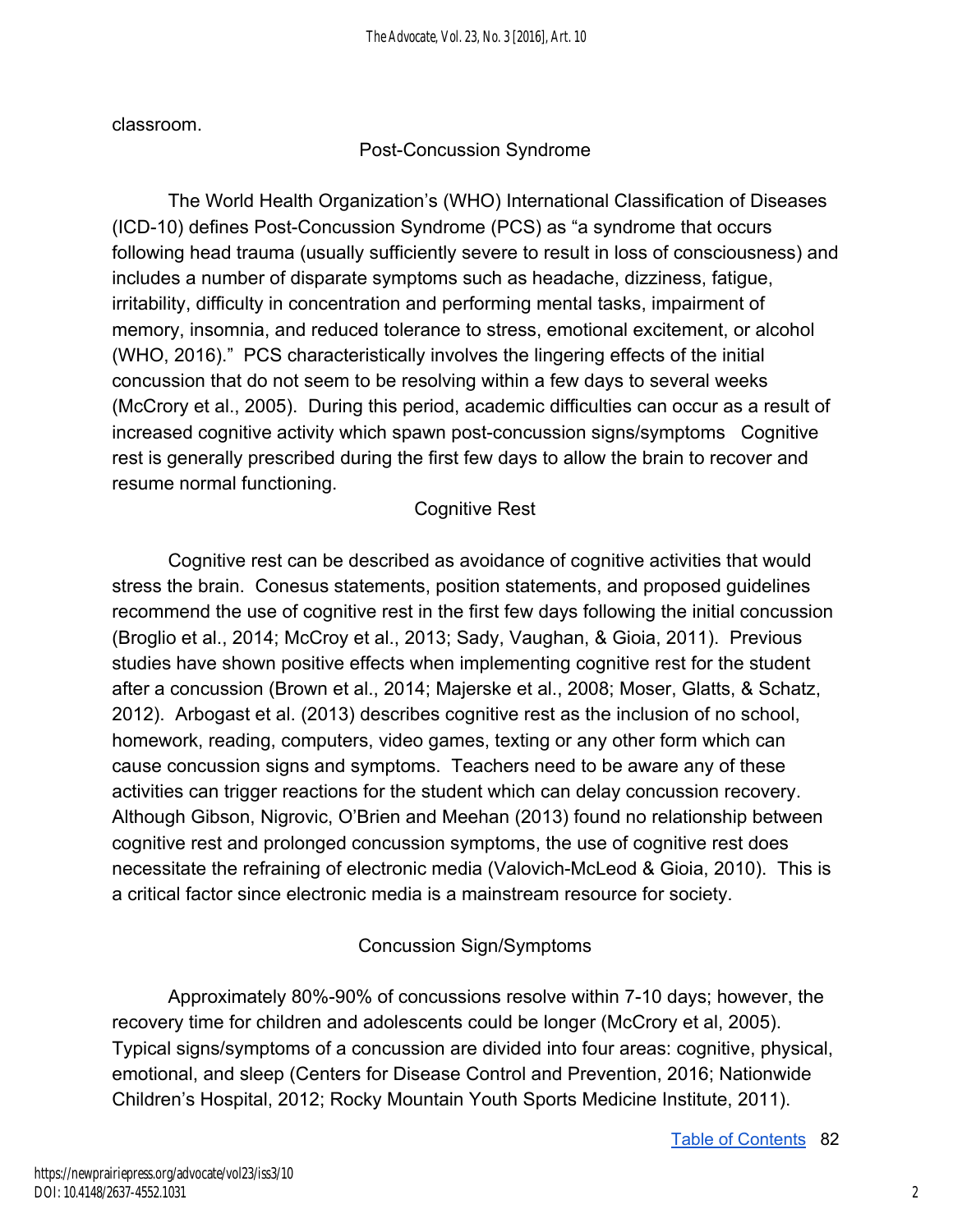Cognitive issues reflect the cerebral aspects surrounding brain activity such as concentration, memory, and even speech. For educators, these could be the most important as the student's ability to recall and focus on study material is impaired. Physical signs/symptoms refers to sensory areas of hearing, vision, balance, and can also include headache. The emotional state is the diverse range of personality reactions like irritability or sadness which can change in short periods of time. Sleep focuses on any deviations from normal sleep patterns that can contribute to daytime drowsiness and fatigue. While all of these areas are important, teachers making any connections between the student and how they act in the classroom can help determine any academic alterations. Table 1 outlines the most common concussion signs and symptoms.

#### Learning Difficulties

Learning difficulties and decreased academic performance has been demonstrated in existing research that shows 18 to 43 percent of post-concussion students had experienced a decline in school performance or readjustment issues back into the classroom (Arbogast et al., 2013; Baker et al., 2015; Darling et al., 2014; & Eisenberg, Meehan, & Mannix, 2014). In fact, students who performed higher levels of cognitive activity had a longer period of symptom recovery as well as a greater number of classes effected (Brown et al., 2014; Ransom et al., 2015). Subject content areas also pose learning challenges when the student returns to school. Ransom et al. (2015) reported that mathematics was the most difficult subject for students returning to the classroom after a concussion followed by reading, language arts, science, and social studies. Unpublished data by Bomgardner and Vermillion (2016) found that high school faculty had also reported learning difficulties in chemistry and foreign language. Since difficulty in concentration, focusing, remembering and feeling mentally foggy comprise the cognitive signs/symptoms, it is not too surprising these courses present the greatest challenges for students going back to the classroom after a concussion.

#### Classroom Difficulties

Classroom difficulties have been identified in the literature with students having trouble with headaches, fatigue, remembering, longer periods to think, concentrating, sensitivity to noise & light, as well as dizziness (Baker et al., 2015; Eisenberg et al., 2014). Lighting, noise level, daily course scheduling, classroom work, lecturing, student agenda or planners are some of the environment issues teachers should evaluate when the students returns to the classroom. Avoiding school-related "triggers" can help the student return to school without making the signs/symptoms worse. Common school-related triggers involve reading, technology usage in class (e.g. computers) and prolonged concentration (Nationwide Children's Hospital, 2012). More importantly,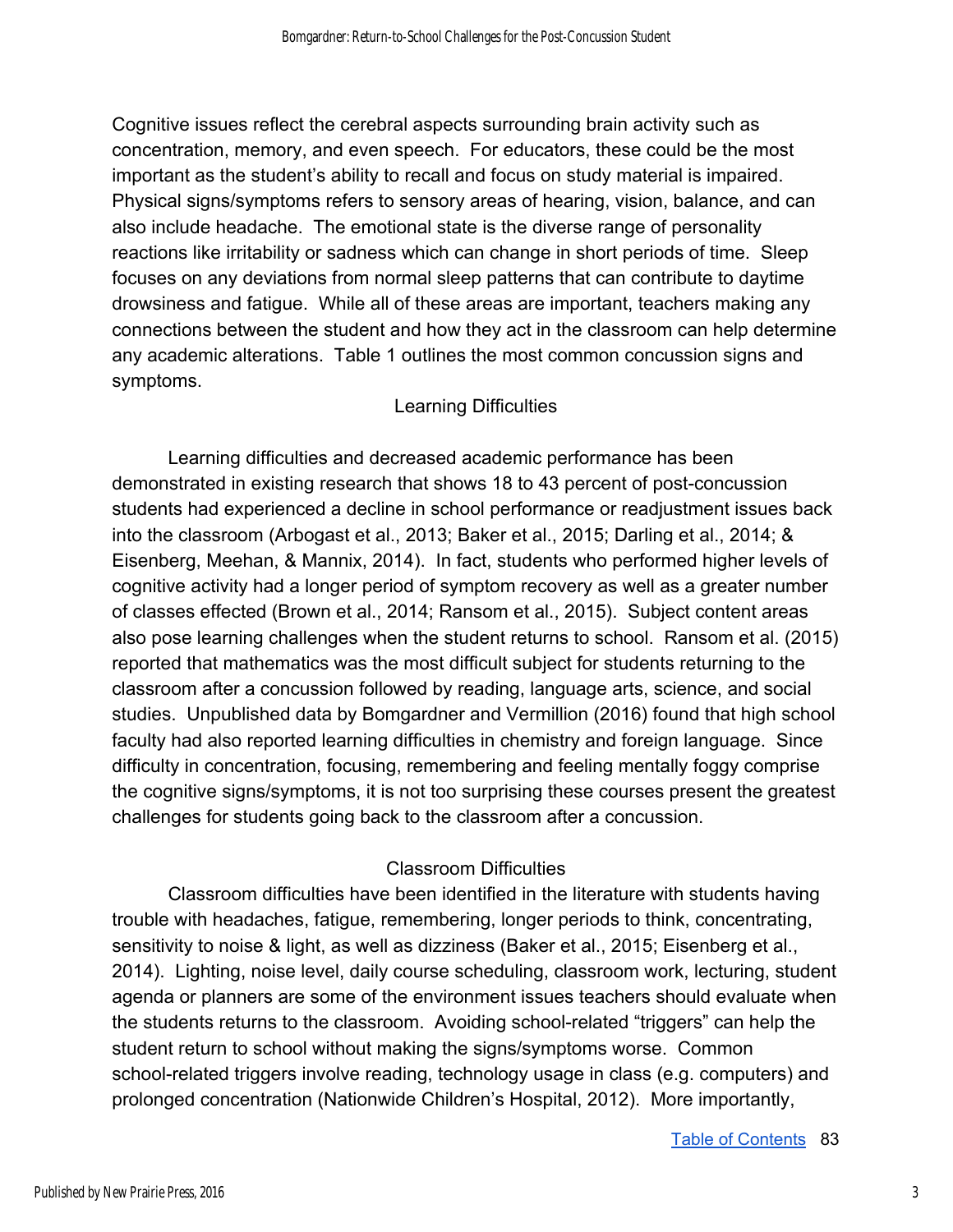Ransom et al. (2015) evaluated the academic effects of concussions on elementary, middle-school, and high school-school students. Students at the high school level reported greater deficiencies in academic skills (e.g. note taking, studying, and completing homework) than middle or elementary school students.

### Return to Learn Plan

Returning the student to normal school activities can be challenging. The main concern is to not overwhelm the student too early with missing assignments, exams, or projects. Basically, returning a student to the classroom after a concussion involves a stair-step program that is consistent with a return-to-play model for physical activity. The emphasis is to progressively re-enter the student into their regular school schedule without any accommodations. Master, Gioia, Leddy, and Grady (2012) highlighted a simple graduated return-to-learn model that utilizes a progressive plan for the student as seen in Table 2. The focus is to gradually implement homework at home to determine a tolerance level before school work in class. Restrictions regarding classroom attendance, technology/media usage, homework, in-class work, and reading are evaluated before reintegrating the student back into the school setting. This allows the student time to complete school-related work without overloading them with too much make up work or new material. Nationwide Children's Hospital (2012) provides a return-to-school framework that delineates a structured progressive model on school attendance. As highlighted in Table 3, the concepts are similar to the graduated return-to-learn plan; however, the focus is on accommodations from no school, to half-day, full day attendance, and finally no restrictions. All accommodations and school days require no physical activity during the transition period back to school.

## **Conclusion**

Teachers should be aware of the challenges post-concussion students face when returning to school. Cognitive impairments of difficulty concentrating, focusing, remembering and feeling mentally foggy hinder the learning process. In addition, awareness of other basic concussion signs and symptoms of physical, emotional, and sleep complications can aid the teacher in understanding classroom challenges. Previous literature has cited difficulties in learning, decreased academic performance and classroom readjustment issues with post-concussion students. Schools should have a return to learn plan in place to implement and provide resources for teachers to help their students readjust to the school environment. The success of the student's reintegration is strengthened by their teacher's awareness of their learning and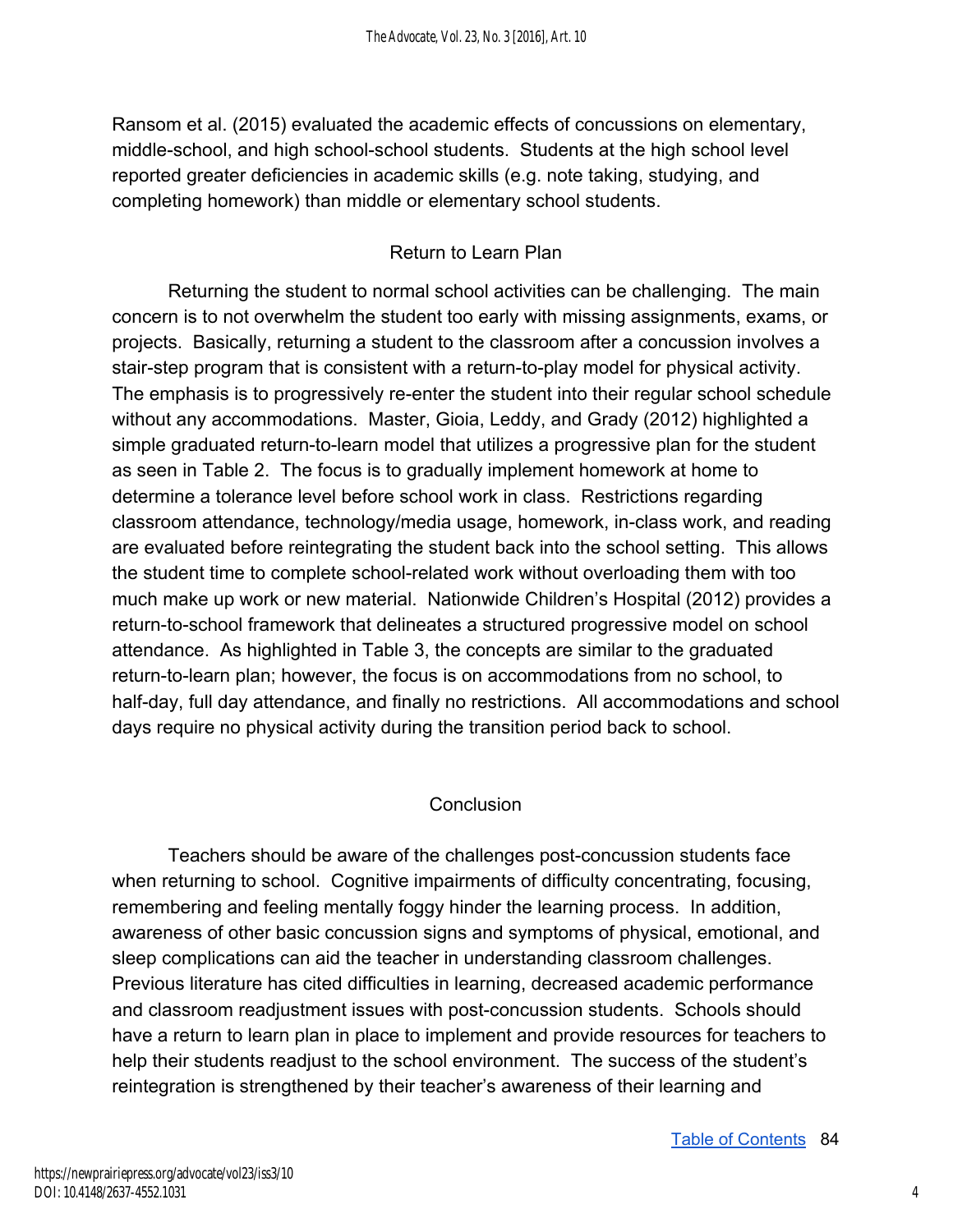classroom difficulties.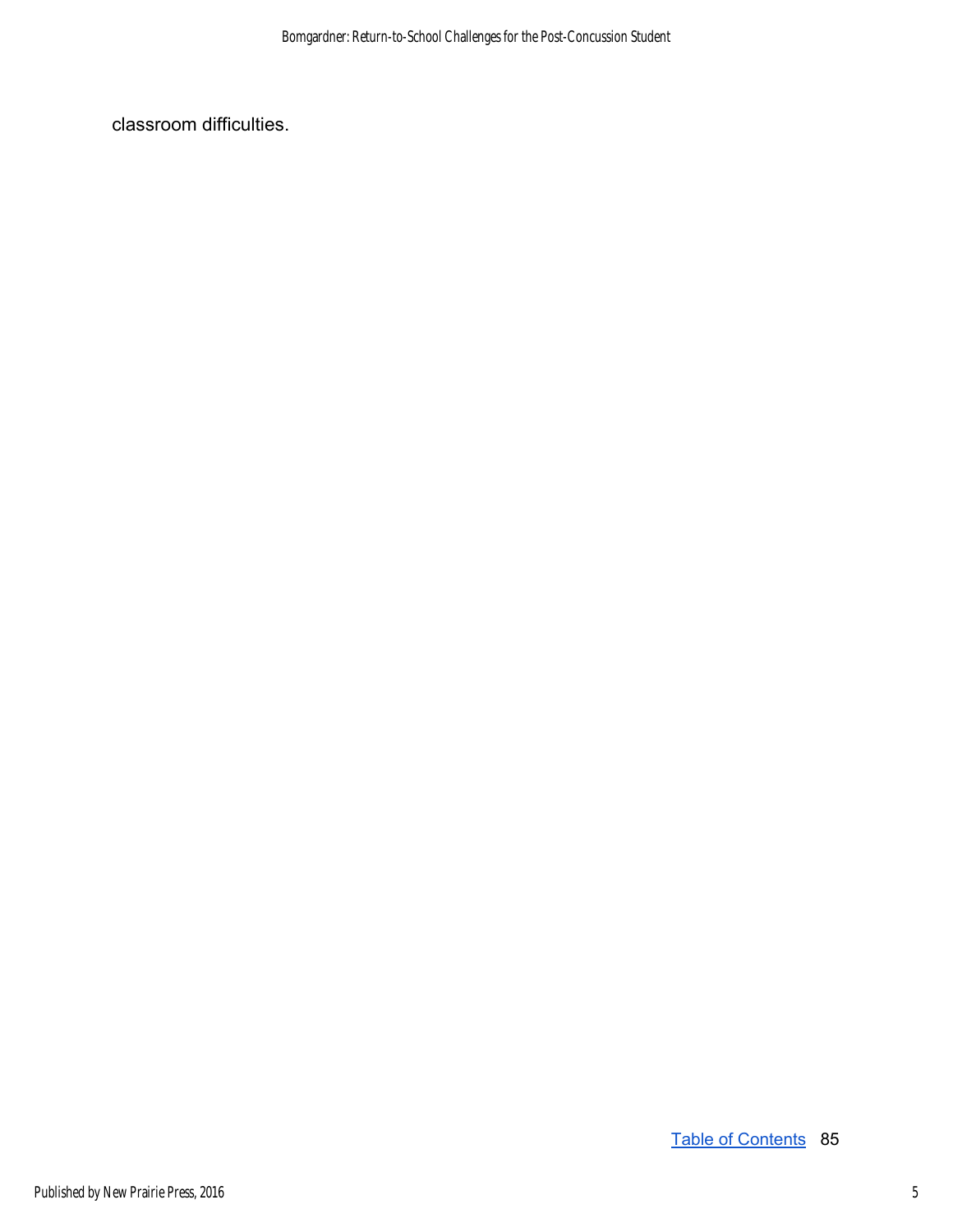#### References

- Arbogast, K. B., McGinley, A. D., Master, C. L., Grady, M. F., Robinson, R. L. & Zonfrillo, M. R. (2013). Clinical Pediatrics, 52(5), 397-402.
- Baker, J. G., Leddy, J. J., Darling, S. R., Rieger, B. P., Mashtare, T. L., Sharma, T. & Willer. B. S. (2015). Factors associated with problems for adolescents 54(10), 961-968.
- Bomgardner, R. K. & Vermillion, M. (2016). High school faculty awareness of post-Concussion return to learn policies: A pilot study. Unpublished manuscript.
- Broglio, S.P., Cantu, R. C., Gioia, G. A., Guskiewicz, K. M., Kutcher, J., Palm, M. & Valovich McLeod, T. C. (2014). National athletic trainers'associationpositionstatement: Management of sport concussion. Journal of Athletic Training, 49(2), 245-265.
- Brown, N. J., Mannix, R. C., O'Brien, M. J., Gostine, D., Collins, M. W. & Meehan, W. P. (2014). Effect of cognitive activity level on duration of post-concussion symptoms. Pediatrics, 133(2), e299-e304
- Castile, L., Collins, C. L., Mcllvain, N. M., & Comstock, R. D. (2012). The epidemiology of new versus recurrent sports concussions among high school athletes 2005-2010. British Journal of Sports Medicine, 46, 603-610.

Centers for Disease Control and Prevention (2016). What are the signs and symptoms of a concussion?

[http://www.cdc.gov/traumaticbraininjury/symptoms.html Retrieved August 22,](http://www.cdc.gov/traumaticbraininjury/symptoms.html%20Retrieved%20August%20%0922) 2016.

- Darling S. R., Leddy, J. J., Baker, J. G., Williams, A. J., Surace, A., Miecznikowski, J. C. & Willer, B. (2014). Evaluation of the Zurich guidelines and exercise testing for return to play in adolescents following concussion. Clinical Journal of Sports Medicine, 24(2), 128-133.
- Eisenberg, M. A., Meehan, W. P. & Mannix, R. (2014). Duration and course of post-Concussive symptoms. Pediatrics, 133(6), 999-1006.
- Delaney, J. S., Lamfookan, C., Bloom, G. A., Al-Kashmiri, A. & Correa, J. A. (2014). Why university athletes choose not to reveal their concussion symptoms during a practice or game. Clinical Journal of Sports Medicine, 25(2), 113-125.
- Gessel, L. M., Fields, S. K., Collins, C. L., Dick, R W., & Comstock, R. D. (2007). Concussions among United States high school and collegiate athletes. Journal of Athletic Training, 42(4), 495-503.

.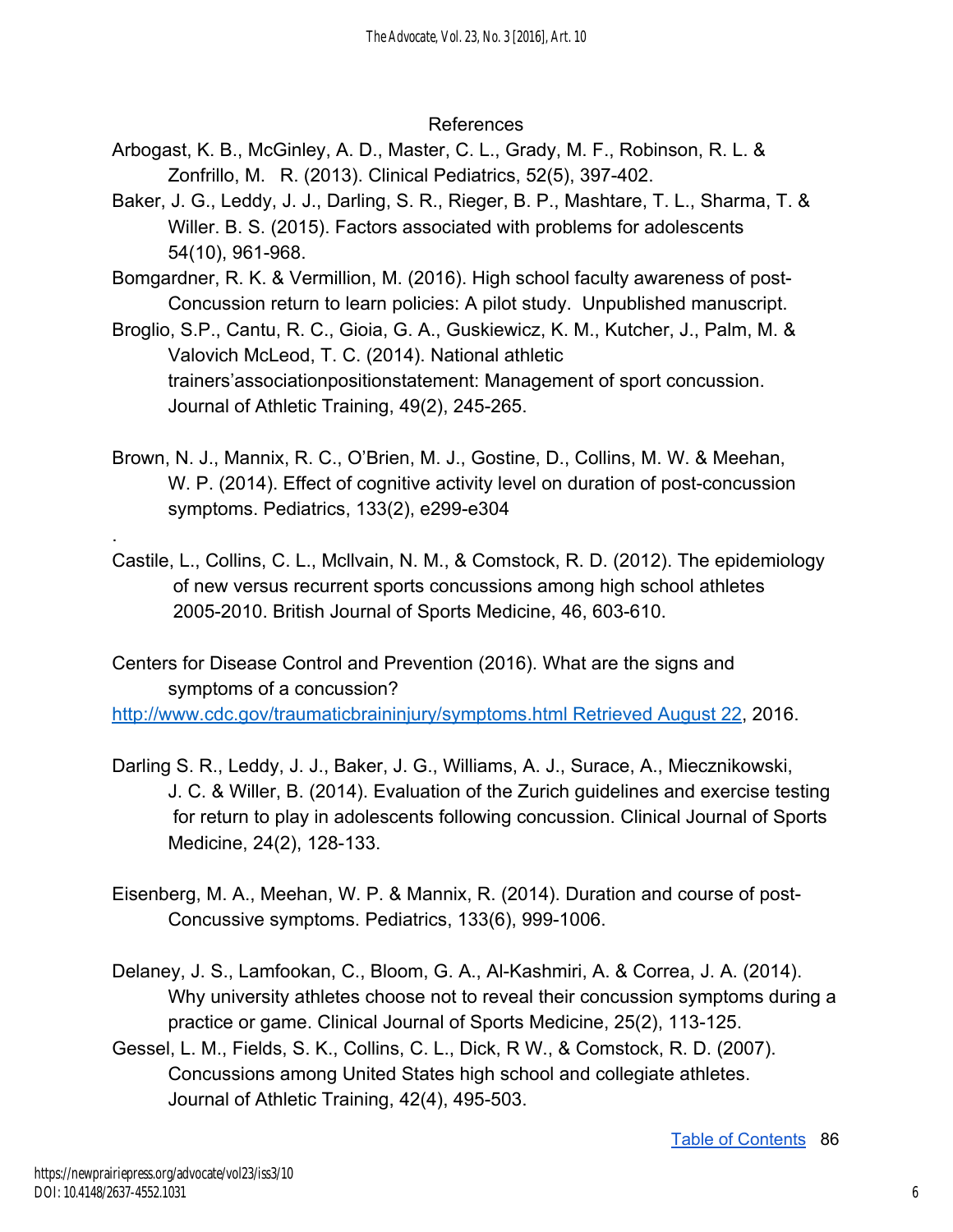- Gibson, S. Nigrovic, L. E., O'Brien, M. & Meehan, W. P. (2013). The effect of recommending cognitive rest on recovery from sport-related concussion. Brain Injury, 27(7-8), 839-842.
- Graham, R., Rivara, F. P., Ford, M. A., & Spicer, C. M. (2014). Sports-related concussions in youth: Improving the science, changing the culture. The NationalAcademies Press: Washington, D. C.
- Llewellyn, T., Burdette, G. T., Joyner, A. B., & Buckley, T. A. (2014). Concussion reporting rates at the conclusion of an intercollegiate athletic career. Clinical Journal of Sports Medicine, 24(1), 76-79.
- Majerske, C. W., Mihalik, J. P., Ren, D., Collins, M. W., Reddy, C. C., Lovell, M. R., Wagner, A. K. (2008). Concussion in sports: Postconcussive activity levels, symptoms, and neurocognitive performance. Journal of Athletic Training, 43(3), 265-274.
- Marar, M., Mcllvain, N. M., Fields, S. K., & Comstock, R. D. (2012). Epidemiology of concussions among United States high school athletes in 20 sports. The American McCrory, Journal of Sports Medicine, 49(4), 747-755.
- Master C., Gioia G., Leddy J., Grady M. (2012). Importance of 'return-to-learn' in pediatric and adolescent concussion. Pediatric Annals, 41(9), e180-e185.
- McCrea, M., Hammeke, T., Olsen, G., Leo, P., & Guskiewicz, K. (2004). Unreported concussion in high school football players: Implications for prevention. Clinical Journal of Sports Medicine, 14(1), 13-17.
- McCrory, P., Meeuwisse, W. H., Aubry, M., Cantu, R. C., Dvořák, J., Echemendia, R. J., Turner, M. (2013). Consensus statement on concussion in sport: The 4<sup>th</sup> International Conference on Concussion in Sport, Zurich, November 2012. Journal of Athletic .Training, 48(4), 554-575.
- McCrory, P., Johnston, K., Meeuwisse, W., Aubry, M., Cantu, R., Dvořák, J., . . Schamasch, P. (2005). Summary and agreement statement of the  $2^{nd}$ International Conference on Concussion in Sport, Prague 2004. British Journal of Sports Medicine, 39, 196-204.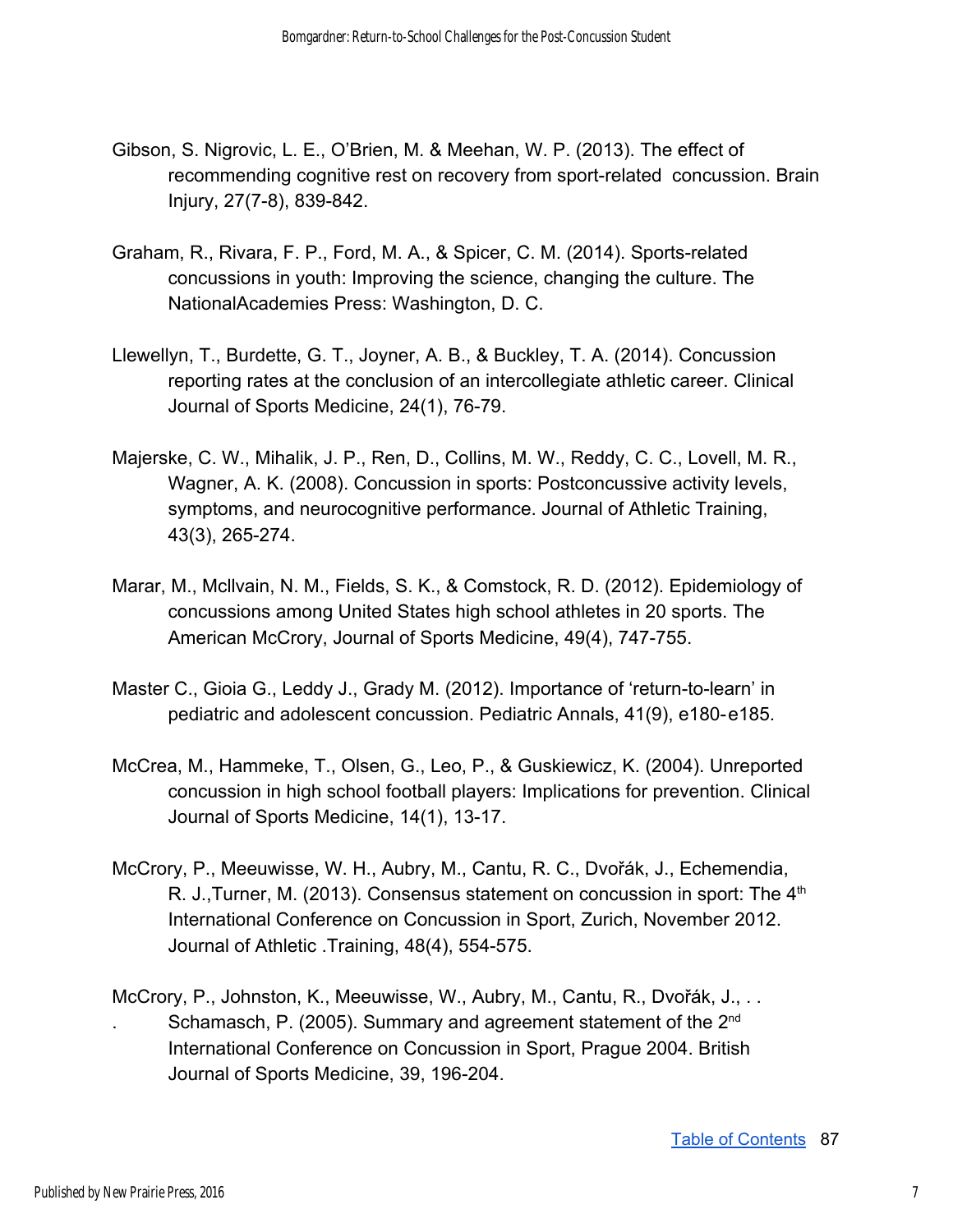Meehan, W. P., Mannix, R. C., O'Brien, M. J., & Collins, M. W. (2013). The prevalence

of undiagnosed concussions in athletes. Clinical Journal of Sports Medicine, 23(5), 339-342.

- Moser, R. S., Glatts, C. & Schatz, P. (2012). Efficacy of immediate and delayed cognitive and physical rest for treatment of sports-related concussion. The Journal of Pediatrics, 161(5), 922-926.
- Nationwide Children's Hospital (2012). An educator's guide to concussion in the classroom. 2nd ed. [http://www.nationwidechildrens.org/Concussions-in-the-](http://www.nationwidechildrens.org/Concussions-in-the-Classroom)[Classroom.](http://www.nationwidechildrens.org/Concussions-in-the-Classroom) Retrieved August 22, 2016.
- Ransom, D. M., Vaughn C. G., Pratson, L., Sady, M. D., McGill, C. A. & Gioia, G. A. (2015). Academic effects of concussion in children and adolescents. Pediatrics, 135(6), 1043-1050.
- Rocky Mountain Youth Sports Medicine Institute. (2011). REAP The benefit of good concussion management. [http://www.concussiontreatment.com/images/REAP\\_Program.pdf.](http://www.concussiontreatment.com/images/REAP_Program.pdf) Retrieved August 22, 2016.
- Rosenthal, J. R., Foraker, R. E., Collins, C. L., & Comstock, R. D. (2014). National high school athlete concussion rates from 2005-2006 to 2011-2012. The Americana Journal of Sports Medicine, 42(7), 1710-1715.
- Sady, M. D., Vaughan, C. G. Gioia, G. A. (2011). School and the concussed youth: Recommendations for concussion education and management. Physical Medicine and Rehabilitation Clinics of North America, 22(4), 701-719.
- Valovich McLeod, T. C. & Gioia, G. A. (2010). Cognitive rest: The often neglected aspect of concussion management. Athletic Therapy Today, 15(2), 1-3. World Health Organization (2106). International Classification of Disease (10<sup>th</sup> ed.). <http://apps.who.int/classifications/icd10/browse/2016/en#/F07.2> Retrieved October 22, 2016.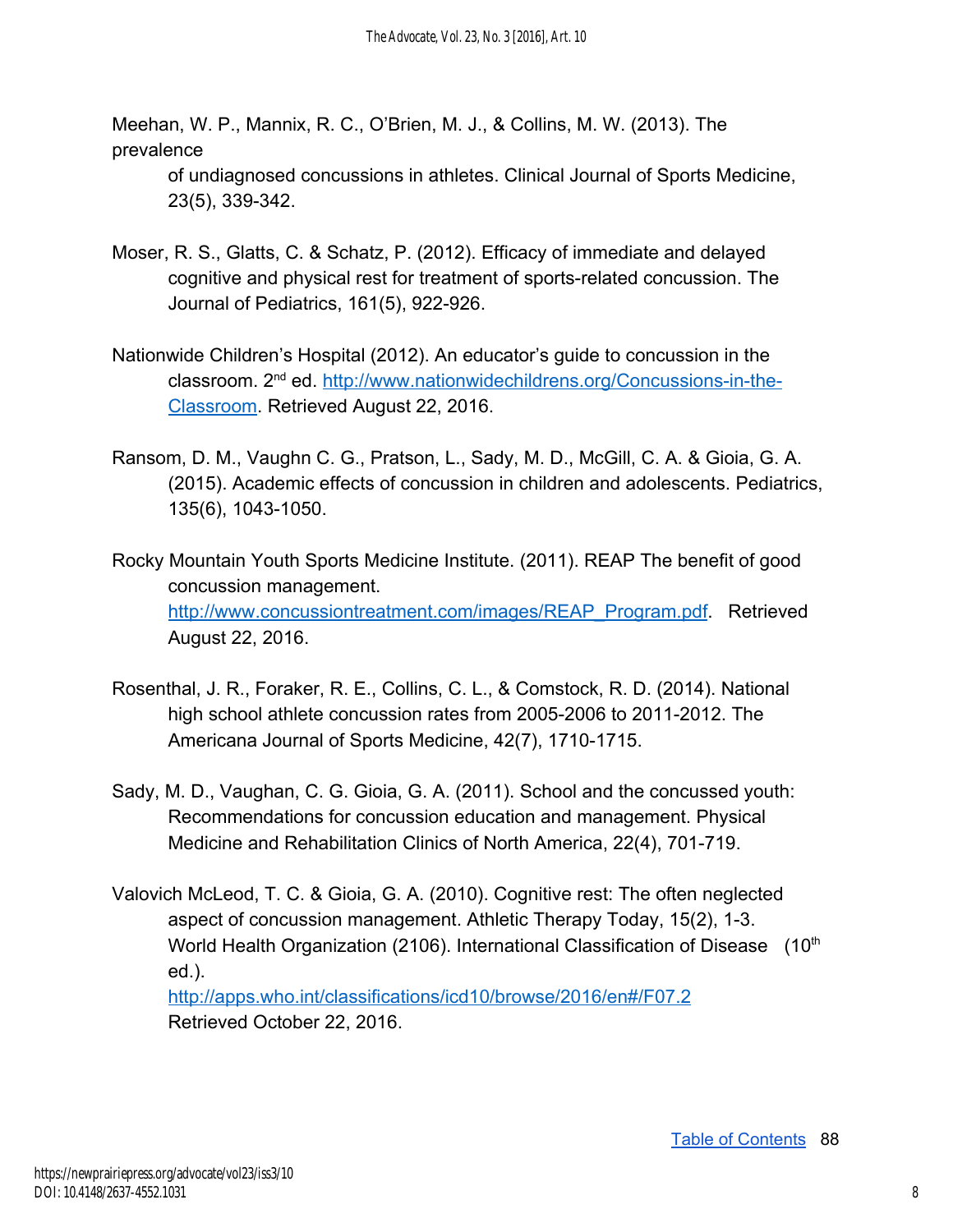## Table 1: Signs and symptoms of a concussion

| Cognitive                                           | Physical                   | Emotional              | Sleep  |
|-----------------------------------------------------|----------------------------|------------------------|--------|
| feeling mentally foggy<br>drowsy                    | headache                   | irritability           |        |
| difficulty concentrating<br>more or less than usual | dizziness                  | sadness                | sleeps |
| difficulty remembering<br>trouble falling asleep    | nausea/vomiting            | nervousness            |        |
| difficulty focusing<br>fatigue                      | sensitivity to light/noise | feeling more emotional |        |
| easily confused                                     | balance problems           |                        |        |
| slowed speech                                       | fatigue                    |                        |        |
|                                                     | Ringing in ears            |                        |        |
|                                                     | Blurred/double vision      |                        |        |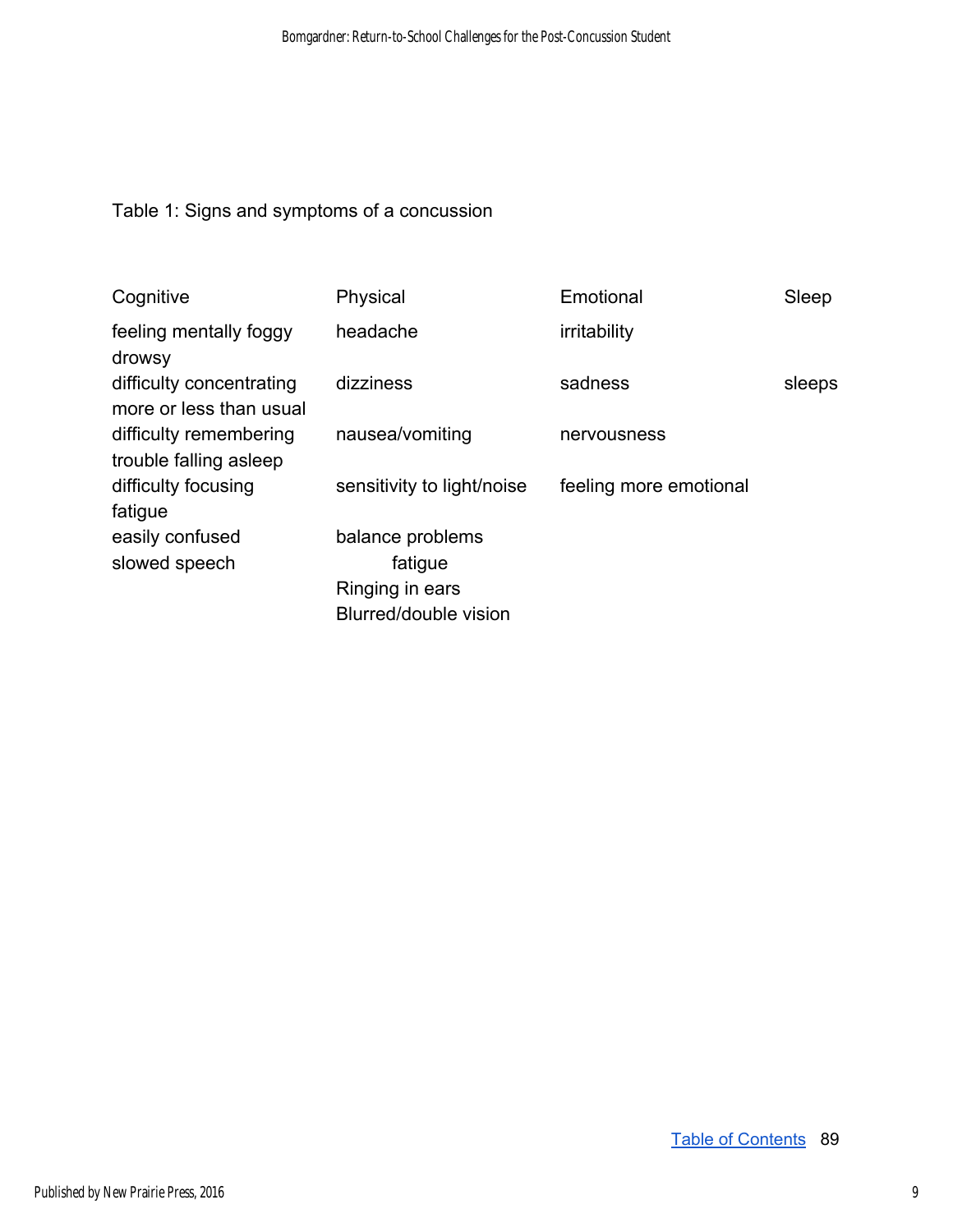|  |  | Table 2. Gradated Return-to-Learn |
|--|--|-----------------------------------|
|--|--|-----------------------------------|

| Stag<br>e      | <b>Activity Level</b>                                  | <b>Exercise</b>                                                                                         | Objective                                                                                                                      |
|----------------|--------------------------------------------------------|---------------------------------------------------------------------------------------------------------|--------------------------------------------------------------------------------------------------------------------------------|
| $\mathbf 1$    | No Activity                                            | Complete cognitive rest – no<br>school, reading, texting,<br>video games, or computer<br>work           | Recovery                                                                                                                       |
| $\overline{2}$ | Gradual<br>reintroduction to<br>cognitive activity     | Relax previous restriction on<br>activities and add back for<br>short periods of time (5-15<br>minutes) | <b>Gradual controlled</b><br>increase in sub-<br>symptom threshold<br>cognitive activities                                     |
| 3              | Homework at<br>home before<br>school work at<br>school | Homework in longer<br>increments (20-30 minutes at<br>a time)                                           | Increase cognitive<br>stamina by repetition of<br>short periods of<br>self-paced cognitive<br>activity                         |
| $\overline{4}$ | School re-entry                                        | Part of school after tolerating<br>1-2 cumulative hours of<br>homework at home                          | Re-entry into school<br>with accommodations to<br>permit controlled<br>sub-symptoms threshold<br>increase in cognitive<br>load |
| 5              | Gradual<br>reintegration into<br>school                | Increase to full day of school                                                                          | Accommodations<br>decreased as cognitive<br>stamina improves                                                                   |
| 6              | Resumption of full<br>cognitive workload               | Introduce testing, catch-up<br>with essential work                                                      | Full return to school;<br>may commence<br>return-to-play protocol                                                              |

Master, Gioia, Leddy, & Grady (2012)